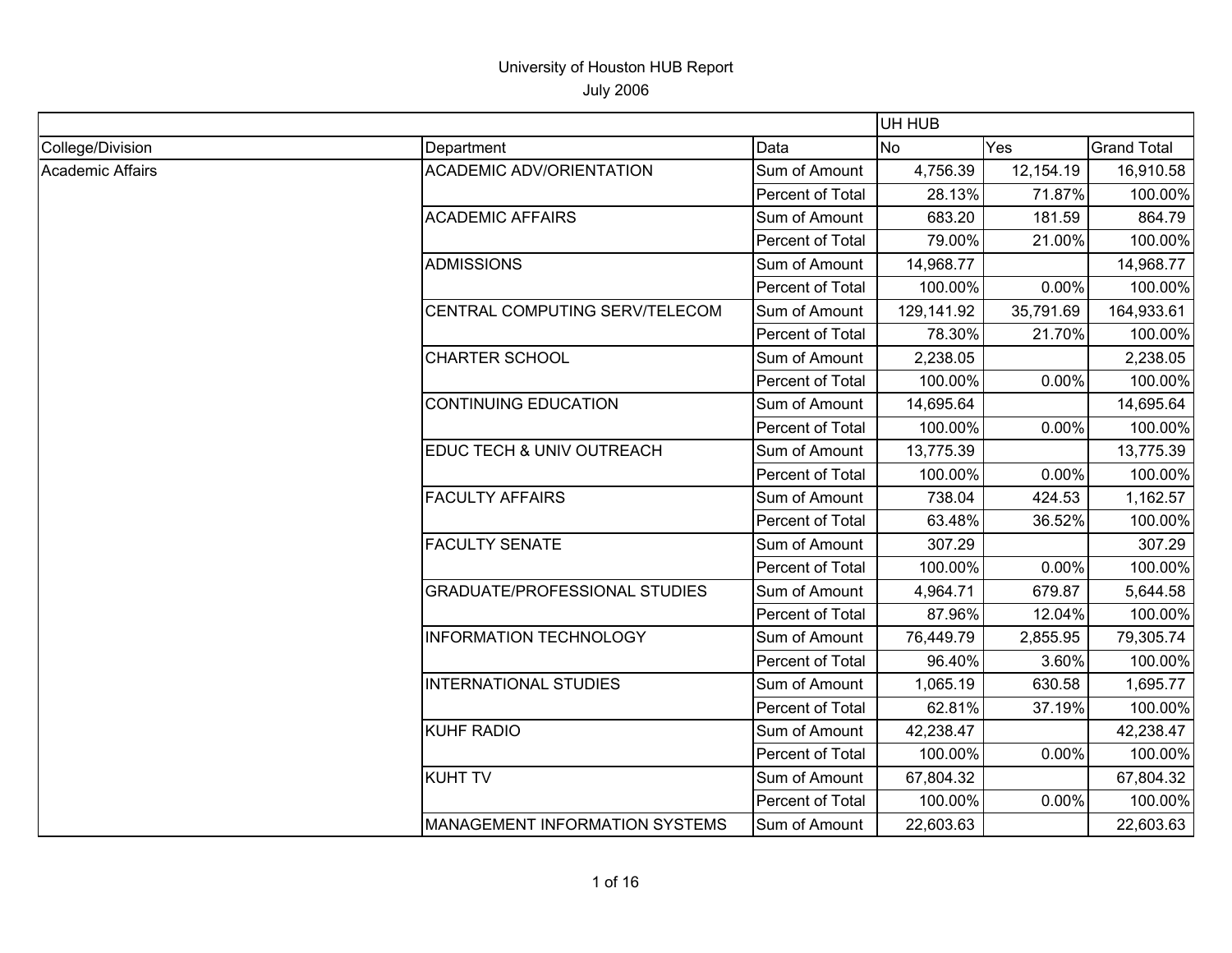|                                   |                                       |                  | UH HUB       |           |                         |
|-----------------------------------|---------------------------------------|------------------|--------------|-----------|-------------------------|
| College/Division                  | Department                            | Data             | <b>No</b>    | Yes       | <b>Grand Total</b>      |
| <b>Academic Affairs</b>           | MANAGEMENT INFORMATION SYSTEMS        | Percent of Total | 100.00%      | 0.00%     | 100.00%                 |
|                                   | POLICY AND PLANNING ANALYSIS          | Sum of Amount    | 440.39       |           | 440.39                  |
|                                   |                                       | Percent of Total | 100.00%      | 0.00%     | 100.00%                 |
|                                   | <b>REGISTRATION AND ACADEMIC RECO</b> | Sum of Amount    | 8,133.04     | 8.16      | 8,141.20                |
|                                   |                                       | Percent of Total | 99.90%       | 0.10%     | 100.00%                 |
|                                   | <b>SCHOLARS COMMUNITY</b>             | Sum of Amount    | 7,013.01     |           | 7,013.01                |
|                                   |                                       | Percent of Total | 100.00%      | 0.00%     | 100.00%                 |
|                                   | <b>SCHOLARSHIPS AND FINANCIAL AID</b> | Sum of Amount    | 40,175.36    |           | 40,175.36               |
|                                   |                                       | Percent of Total | 100.00%      | 0.00%     | 100.00%                 |
|                                   | SECURITY AND DISASTER RECOVERY        | Sum of Amount    | 743.89       |           | 743.89                  |
|                                   |                                       | Percent of Total | 100.00%      | 0.00%     | 100.00%                 |
|                                   | TECHNOLOGY SUPPORT SERVICES           | Sum of Amount    | 53,149.66    | 42,893.49 | 96,043.15               |
|                                   |                                       | Percent of Total | 55.34%       | 44.66%    | 100.00%                 |
|                                   | UNDERGRADUATE STUDIES                 | Sum of Amount    | 39.98        | 465.87    | 505.85                  |
|                                   |                                       | Percent of Total | 7.90%        | 92.10%    | 100.00%                 |
| Academic Affairs Sum of Amount    |                                       |                  | 506,126.13   | 96,085.92 | 602,212.05              |
| Academic Affairs Percent of Total |                                       |                  | 84.04%       | 15.96%    | 100.00%                 |
| Administration and Finance        | <b>ADMIN - FINANCIAL SVCS</b>         | Sum of Amount    | 2,869.29     |           | 2,869.29                |
|                                   |                                       | Percent of Total | 100.00%      | 0.00%     | 100.00%                 |
|                                   | <b>ADMINISTRATION &amp; FINANCE</b>   | Sum of Amount    | 6,031.72     |           | 6,031.72                |
|                                   |                                       | Percent of Total | 100.00%      | 0.00%     | 100.00%                 |
|                                   | <b>BUDGET</b>                         | Sum of Amount    | 1,625.08     |           | 1,625.08                |
|                                   |                                       | Percent of Total | 100.00%      | 0.00%     | 100.00%                 |
|                                   | ENVIRONMENTAL HEALTH RISK MGMT        | Sum of Amount    | 14,618.35    |           | 14,618.35               |
|                                   |                                       | Percent of Total | 100.00%      | 0.00%     | 100.00%                 |
|                                   | <b>FACILITIES &amp; PLANNING</b>      | Sum of Amount    | 1,909,254.84 |           | 199,579.52 2,108,834.36 |
|                                   |                                       | Percent of Total | 90.54%       | 9.46%     | 100.00%                 |
|                                   | <b>FINANCE</b>                        | Sum of Amount    | 24,212.93    |           | 24,212.93               |
|                                   |                                       | Percent of Total | 100.00%      | 0.00%     | 100.00%                 |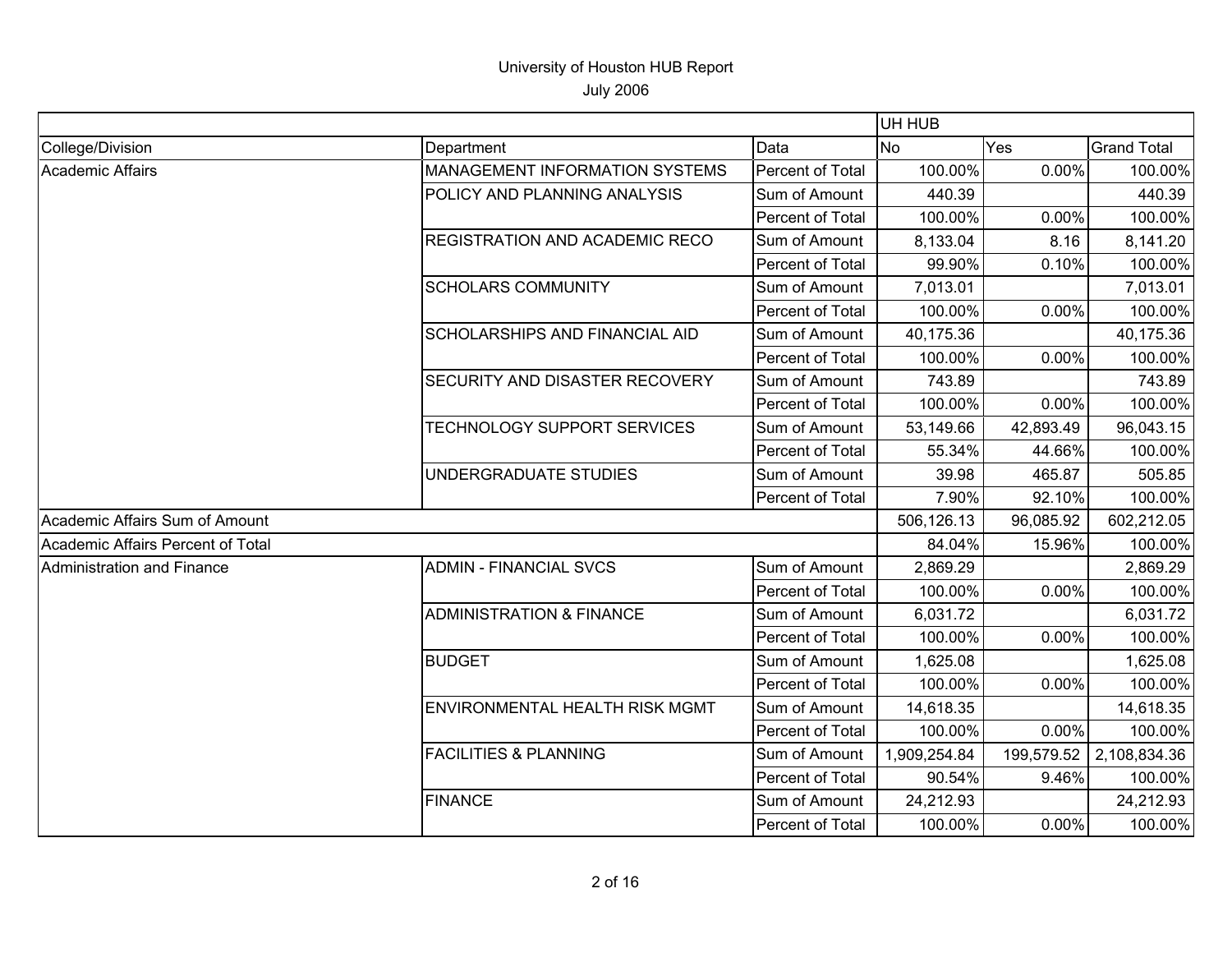|                            |                                 |                  | UH HUB       |           |                    |
|----------------------------|---------------------------------|------------------|--------------|-----------|--------------------|
| College/Division           | Department                      | Data             | No           | Yes       | <b>Grand Total</b> |
| Administration and Finance | <b>HUB PROGRAMS</b>             | Sum of Amount    |              | 650.00    | 650.00             |
|                            |                                 | Percent of Total | 0.00%        | 100.00%   | 100.00%            |
|                            | <b>HUMAN RESOURCES</b>          | Sum of Amount    | 6,680.74     | 1,065.00  | 7,745.74           |
|                            |                                 | Percent of Total | 86.25%       | 13.75%    | 100.00%            |
|                            | <b>INST - PLANT</b>             | Sum of Amount    | 1,875,541.91 | 62,893.89 | 1,938,435.80       |
|                            |                                 | Percent of Total | 96.76%       | 3.24%     | 100.00%            |
|                            | ONE CARD PROGRAM                | Sum of Amount    | 15,285.67    |           | 15,285.67          |
|                            |                                 | Percent of Total | 100.00%      | 0.00%     | 100.00%            |
|                            | PARKING & TRANSPORTATION        | Sum of Amount    | 158,190.43   |           | 158,190.43         |
|                            |                                 | Percent of Total | 100.00%      | 0.00%     | 100.00%            |
|                            | PHY PLANT-ADMINISTRATION        | Sum of Amount    | 217,677.99   | 20,112.15 | 237,790.14         |
|                            |                                 | Percent of Total | 91.54%       | 8.46%     | 100.00%            |
|                            | <b>PHY PLANT-AUTOMOTIVE</b>     | Sum of Amount    | 13,807.45    |           | 13,807.45          |
|                            |                                 | Percent of Total | 100.00%      | 0.00%     | 100.00%            |
|                            | <b>PHY PLANT-BLDG MAINT</b>     | Sum of Amount    | 43,514.44    |           | 43,514.44          |
|                            |                                 | Percent of Total | 100.00%      | 0.00%     | 100.00%            |
|                            | <b>PHY PLANT-CUSTODIAL SVCS</b> | Sum of Amount    | 1,625.95     |           | 1,625.95           |
|                            |                                 | Percent of Total | 100.00%      | 0.00%     | 100.00%            |
|                            | PHY PLANT-GROUNDS MAINT         | Sum of Amount    | 11,487.48    |           | 11,487.48          |
|                            |                                 | Percent of Total | 100.00%      | 0.00%     | 100.00%            |
|                            | <b>PHY PLANT-SOLID WASTE</b>    | Sum of Amount    | 2,363.90     |           | 2,363.90           |
|                            |                                 | Percent of Total | 100.00%      | 0.00%     | 100.00%            |
|                            | <b>PHY PLANT-UTILITIES</b>      | Sum of Amount    | 62,074.82    |           | 62,074.82          |
|                            |                                 | Percent of Total | 100.00%      | 0.00%     | 100.00%            |
|                            | POLICE                          | Sum of Amount    | 11,088.53    | 645.00    | 11,733.53          |
|                            |                                 | Percent of Total | 94.50%       | 5.50%     | 100.00%            |
|                            | <b>POSTAL SERVICES</b>          | Sum of Amount    | 1,391.77     | 110.00    | 1,501.77           |
|                            |                                 | Percent of Total | 92.68%       | 7.32%     | 100.00%            |
|                            | PRINTING                        | Sum of Amount    | 8,614.75     |           | 8,614.75           |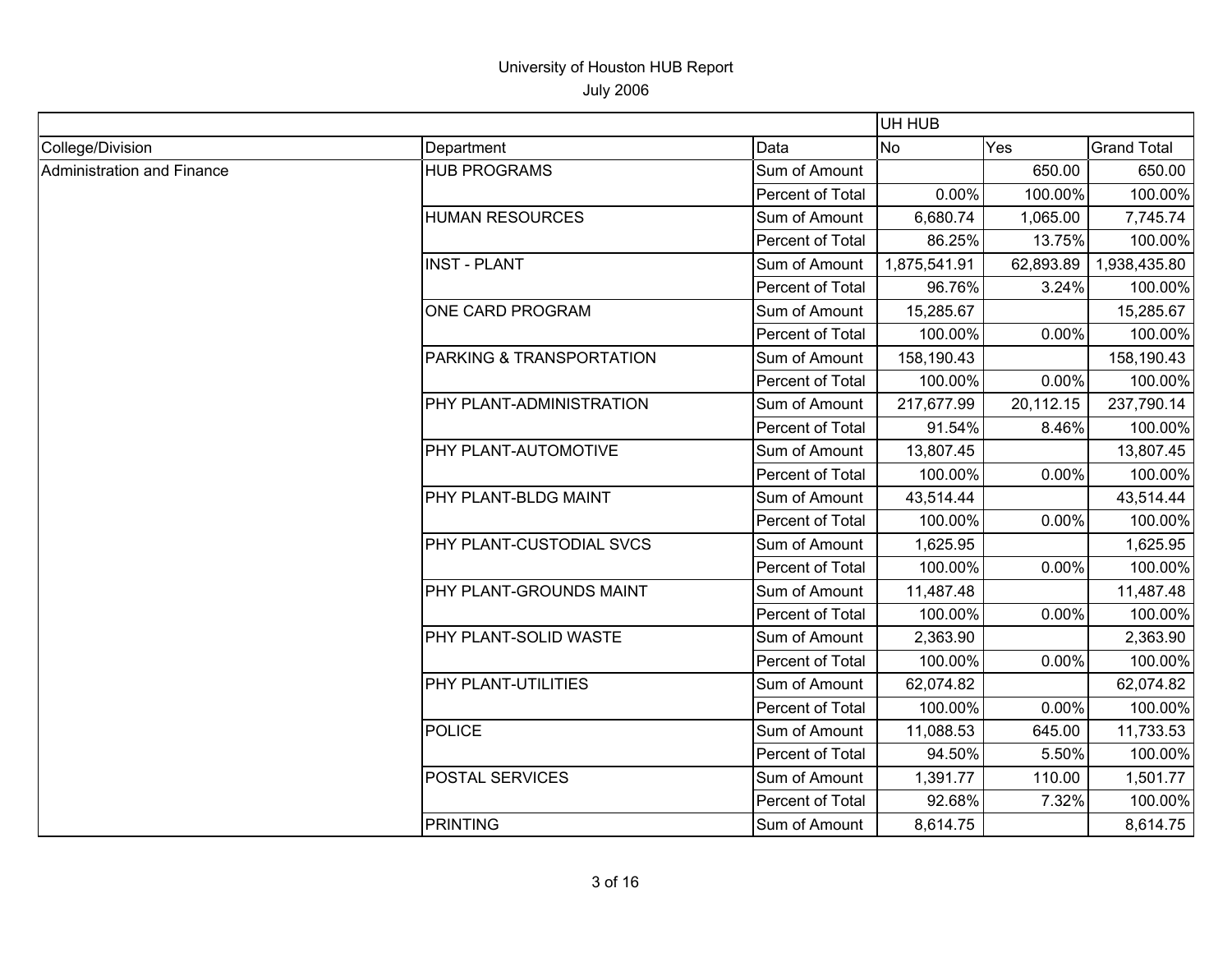|                                             |                                       |                  | UH HUB       |            |                    |
|---------------------------------------------|---------------------------------------|------------------|--------------|------------|--------------------|
| College/Division                            | Department                            | Data             | No.          | Yes        | <b>Grand Total</b> |
| <b>Administration and Finance</b>           | <b>PRINTING</b>                       | Percent of Total | 100.00%      | 0.00%      | 100.00%            |
|                                             | PURCHASED UTILITIES                   | Sum of Amount    | 3,755.50     |            | 3,755.50           |
|                                             |                                       | Percent of Total | 100.00%      | 0.00%      | 100.00%            |
|                                             | <b>STUDENT FINANCIAL SERVICES</b>     | Sum of Amount    | 9,295.58     | 1,953.01   | 11,248.59          |
|                                             |                                       | Percent of Total | 82.64%       | 17.36%     | 100.00%            |
| Administration and Finance Sum of Amount    |                                       |                  | 4,401,009.12 | 287,008.57 | 4,688,017.69       |
| Administration and Finance Percent of Total |                                       |                  | 93.88%       | 6.12%      | 100.00%            |
| Architecture                                | <b>DEAN, ARCHITECTURE</b>             | Sum of Amount    | 30,923.99    | 6.40       | 30,930.39          |
|                                             |                                       | Percent of Total | 99.98%       | 0.02%      | 100.00%            |
| Architecture Sum of Amount                  |                                       |                  | 30,923.99    | 6.40       | 30,930.39          |
| Architecture Percent of Total               |                                       |                  | 99.98%       | 0.02%      | 100.00%            |
| <b>Business Administration</b>              | <b>ACCOUNTANCY AND TAXATION</b>       | Sum of Amount    | 80.14        | 1,473.47   | 1,553.61           |
|                                             |                                       | Percent of Total | 5.16%        | 94.84%     | 100.00%            |
|                                             | CBA CAREER SERVICES CTR               | Sum of Amount    | 941.46       | 1,990.79   | 2,932.25           |
|                                             |                                       | Percent of Total | 32.11%       | 67.89%     | 100.00%            |
|                                             | CTR FOR ENTREPRENEURSHIP & INN        | Sum of Amount    | 953.32       | 862.57     | 1,815.89           |
|                                             |                                       | Percent of Total | 52.50%       | 47.50%     | 100.00%            |
|                                             | <b>CTR FOR EXECUTIVE DEVELOPMENT</b>  | Sum of Amount    | 758.35       |            | 758.35             |
|                                             |                                       | Percent of Total | 100.00%      | 0.00%      | 100.00%            |
|                                             | DEAN, BUSINESS ADMINISTRATION         | Sum of Amount    | 12,834.14    | 3,835.53   | 16,669.67          |
|                                             |                                       | Percent of Total | 76.99%       | 23.01%     | 100.00%            |
|                                             | <b>DECISION AND INFORMATION SCIEN</b> | Sum of Amount    | 364.30       | 4,202.64   | 4,566.94           |
|                                             |                                       | Percent of Total | 7.98%        | 92.02%     | 100.00%            |
|                                             | <b>EXECUTIVE DEGREE PROGRAMS</b>      | Sum of Amount    | 26,745.30    |            | 26,745.30          |
|                                             |                                       | Percent of Total | 100.00%      | 0.00%      | 100.00%            |
|                                             | <b>FINANCE</b>                        | Sum of Amount    | 384.08       | 171.58     | 555.66             |
|                                             |                                       | Percent of Total | 69.12%       | 30.88%     | 100.00%            |
|                                             | <b>GULF COAST SMALL BUS. DEVEL CE</b> | Sum of Amount    | 29,726.77    | 8,472.00   | 38,198.77          |
|                                             |                                       | Percent of Total | 77.82%       | 22.18%     | 100.00%            |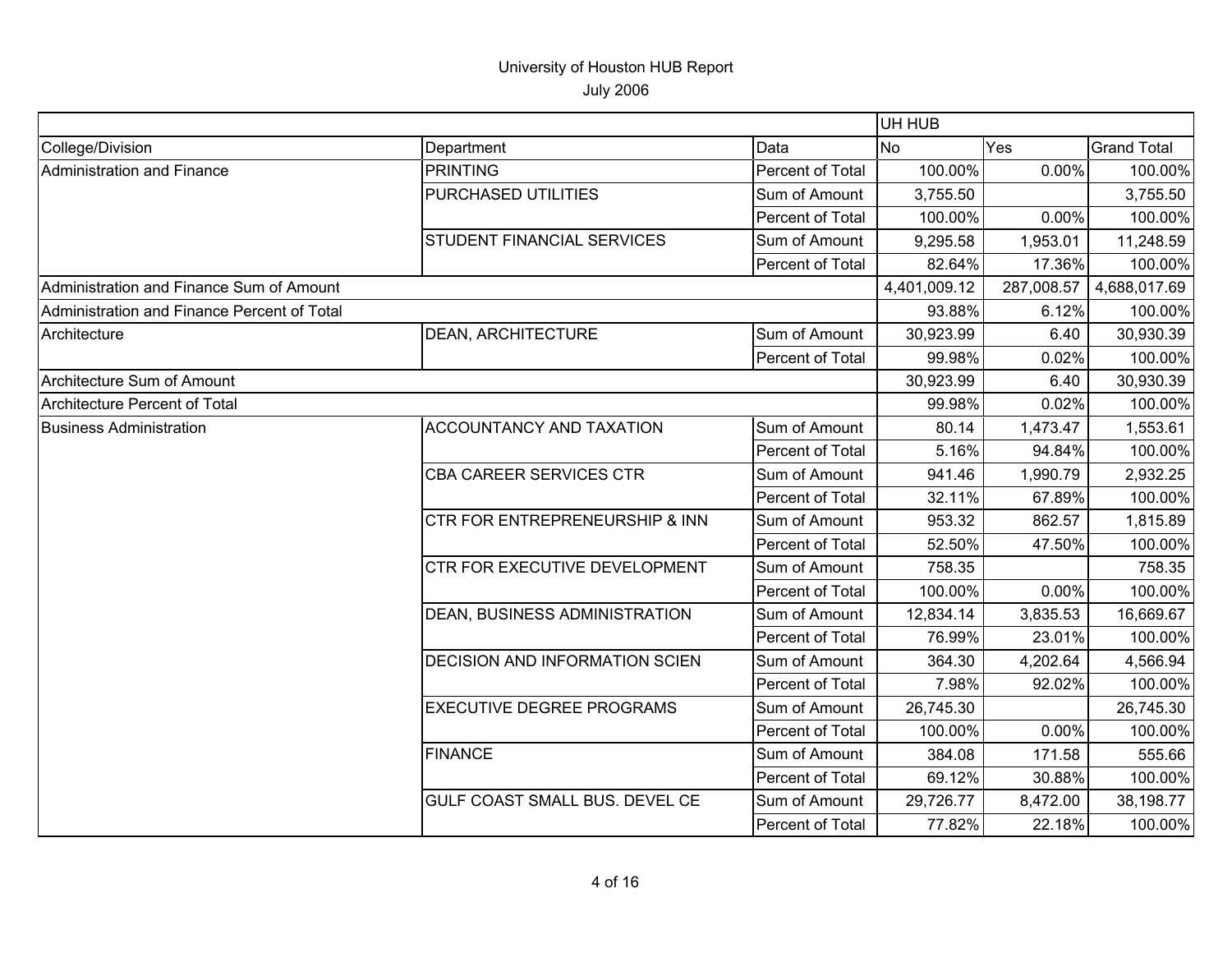|                                          |                                           |                  | UH HUB    |           |                    |
|------------------------------------------|-------------------------------------------|------------------|-----------|-----------|--------------------|
| College/Division                         | Department                                | Data             | <b>No</b> | Yes       | <b>Grand Total</b> |
| <b>Business Administration</b>           | <b>MANAGEMENT</b>                         | Sum of Amount    |           | 9,057.86  | 9,057.86           |
|                                          |                                           | Percent of Total | 0.00%     | 100.00%   | 100.00%            |
|                                          | <b>MARKETING</b>                          | Sum of Amount    | 8,623.97  | 11,524.16 | 20,148.13          |
|                                          |                                           | Percent of Total | 42.80%    | 57.20%    | 100.00%            |
|                                          | RESEARCH AND INSTR COMPUTING S            | Sum of Amount    | 10,854.48 | 22,057.71 | 32,912.19          |
|                                          |                                           | Percent of Total | 32.98%    | 67.02%    | 100.00%            |
|                                          | UNDERGRAD BUSINESS PROG                   | Sum of Amount    | 3,191.10  | 855.07    | 4,046.17           |
|                                          |                                           | Percent of Total | 78.87%    | 21.13%    | 100.00%            |
| Business Administration Sum of Amount    |                                           |                  | 95,457.41 | 64,503.38 | 159,960.79         |
| Business Administration Percent of Total |                                           |                  | 59.68%    | 40.32%    | 100.00%            |
| Education                                | CENTER FOR INFO TECH IN EDUCATION         | Sum of Amount    | 49,045.79 | 54,339.21 | 103,385.00         |
|                                          |                                           | Percent of Total | 47.44%    | 52.56%    | 100.00%            |
|                                          | <b>CONSISTENCY MGMT &amp; COOP DISCIP</b> | Sum of Amount    | 46,582.38 |           | 46,582.38          |
|                                          |                                           | Percent of Total | 100.00%   | 0.00%     | 100.00%            |
|                                          | <b>CURRICULUM AND INSTRUCTION</b>         | Sum of Amount    | 2,379.77  |           | 2,379.77           |
|                                          |                                           | Percent of Total | 100.00%   | 0.00%     | 100.00%            |
|                                          | <b>DEAN, EDUCATION</b>                    | Sum of Amount    | 22,482.36 | 174.28    | 22,656.64          |
|                                          |                                           | Percent of Total | 99.23%    | 0.77%     | 100.00%            |
|                                          | EDU. LEADERSHIP & CULTURAL STU            | Sum of Amount    | 7,459.67  | 5,552.27  | 13,011.94          |
|                                          |                                           | Percent of Total | 57.33%    | 42.67%    | 100.00%            |
|                                          | EDUCATIONAL PSYCHOLOGY                    | Sum of Amount    | 16,123.98 |           | 16,123.98          |
|                                          |                                           | Percent of Total | 100.00%   | 0.00%     | 100.00%            |
|                                          | HEALTH AND HUMAN PERFORMANCE              | Sum of Amount    | 25,125.13 | 5,953.40  | 31,078.53          |
|                                          |                                           | Percent of Total | 80.84%    | 19.16%    | 100.00%            |
|                                          | HUMAN DEVELOPMENT LAB                     | Sum of Amount    | 5,328.19  |           | 5,328.19           |
|                                          |                                           | Percent of Total | 100.00%   | 0.00%     | 100.00%            |
|                                          | TEACHER EDUCATION AND CERTIFIC            | Sum of Amount    | 431.02    | 2,286.59  | 2,717.61           |
|                                          |                                           | Percent of Total | 15.86%    | 84.14%    | 100.00%            |
|                                          | TEX CTR FOR UNIV/SCHOOL PRTSHP            | Sum of Amount    | 47,074.07 | 2,685.59  | 49,759.66          |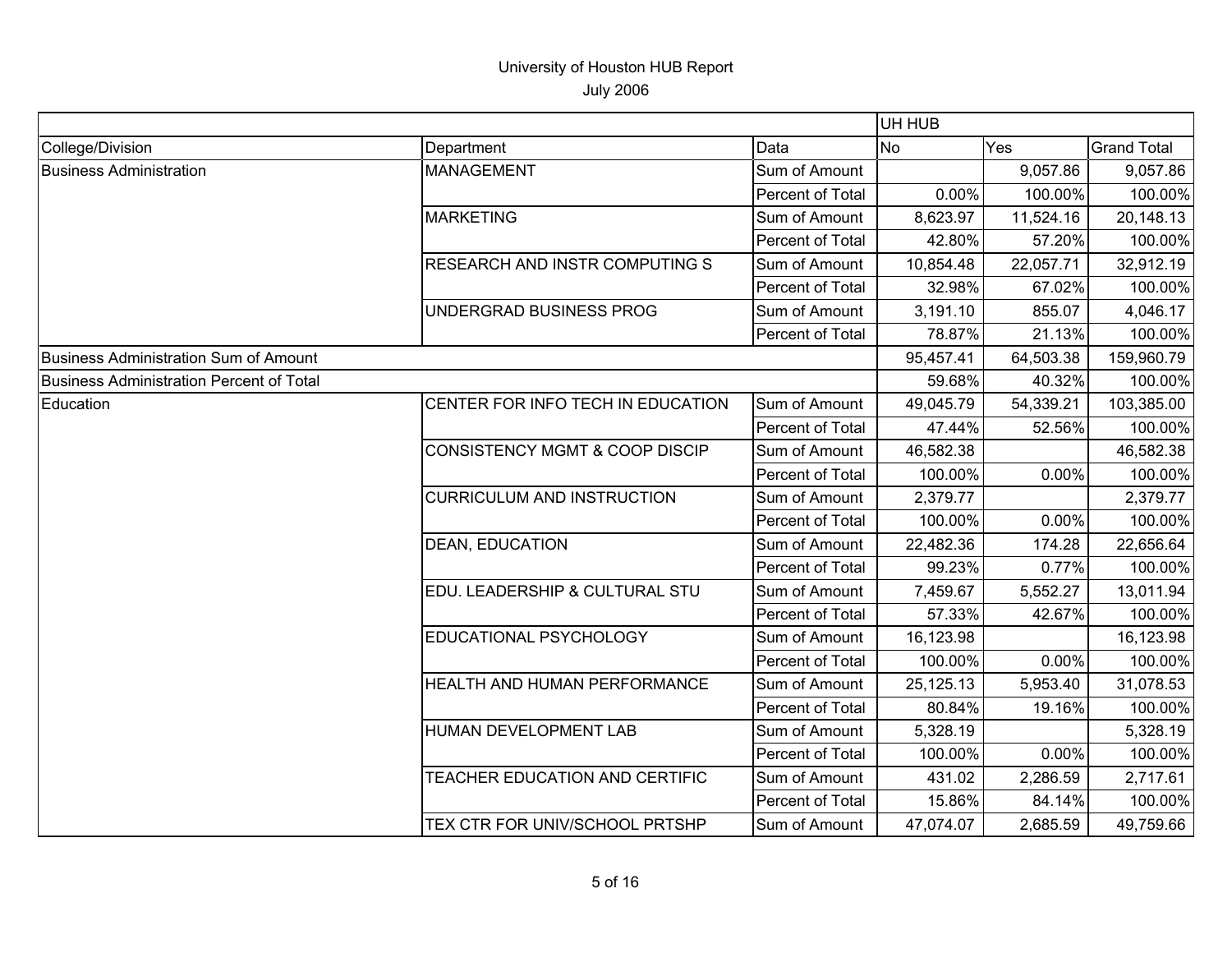|                                       |                                |                  | UH HUB     |           |                    |
|---------------------------------------|--------------------------------|------------------|------------|-----------|--------------------|
| College/Division                      | Department                     | Data             | <b>No</b>  | Yes       | <b>Grand Total</b> |
| Education                             | TEX CTR FOR UNIV/SCHOOL PRTSHP | Percent of Total | 94.60%     | 5.40%     | 100.00%            |
| <b>Education Sum of Amount</b>        |                                |                  | 222,032.36 | 70,991.34 | 293,023.70         |
| <b>Education Percent of Total</b>     |                                |                  | 75.77%     | 24.23%    | 100.00%            |
| Engineering                           | <b>CHEMICAL ENGINEERING</b>    | Sum of Amount    | 30,285.70  | 571.09    | 30,856.79          |
|                                       |                                | Percent of Total | 98.15%     | 1.85%     | 100.00%            |
|                                       | <b>CIVIL ENGINEERING</b>       | Sum of Amount    | 22,191.00  | 14,515.95 | 36,706.95          |
|                                       |                                | Percent of Total | 60.45%     | 39.55%    | 100.00%            |
|                                       | COMPOSITE ENGR APPLICATIONS CT | Sum of Amount    | 420.88     |           | 420.88             |
|                                       |                                | Percent of Total | 100.00%    | 0.00%     | 100.00%            |
|                                       | CTR FOR INNOVATIVE GROUTING    | Sum of Amount    | 13,357.24  | 1,951.21  | 15,308.45          |
|                                       |                                | Percent of Total | 87.25%     | 12.75%    | 100.00%            |
|                                       | <b>DEAN, ENGINEERING</b>       | Sum of Amount    | 49,720.04  | 21,374.42 | 71,094.46          |
|                                       |                                | Percent of Total | 69.94%     | 30.06%    | 100.00%            |
|                                       | ELECTRICAL ENGINEERING         | Sum of Amount    | 81,515.44  | 2,835.04  | 84,350.48          |
|                                       |                                | Percent of Total | 96.64%     | 3.36%     | 100.00%            |
|                                       | <b>ENGINEERING SERVICES</b>    | Sum of Amount    | 2,480.67   | 340.00    | 2,820.67           |
|                                       |                                | Percent of Total | 87.95%     | 12.05%    | 100.00%            |
|                                       | <b>INDUSTRIAL ENGINEERING</b>  | Sum of Amount    | 1,815.51   | 3,991.08  | 5,806.59           |
|                                       |                                | Percent of Total | 31.27%     | 68.73%    | 100.00%            |
|                                       | <b>MECHANICAL ENGINEERING</b>  | Sum of Amount    | 109,233.61 | 689.51    | 109,923.12         |
|                                       |                                | Percent of Total | 99.37%     | 0.63%     | 100.00%            |
|                                       | NANOSYSTEM MANUFACTURING CTR   | Sum of Amount    | 3,733.00   |           | 3,733.00           |
|                                       |                                | Percent of Total | 100.00%    | 0.00%     | 100.00%            |
|                                       | SW PUBLIC TECHNOLOGY CENTER    | Sum of Amount    | 432.73     |           | 432.73             |
|                                       |                                | Percent of Total | 100.00%    | 0.00%     | 100.00%            |
| <b>Engineering Sum of Amount</b>      |                                |                  | 315,185.82 | 46,268.30 | 361,454.12         |
| <b>Engineering Percent of Total</b>   |                                |                  | 87.20%     | 12.80%    | 100.00%            |
| <b>Graduate School of Social Work</b> | <b>AMERICAN HUMANICS</b>       | Sum of Amount    |            | 5.10      | 5.10               |
|                                       |                                | Percent of Total | 0.00%      | 100.00%   | 100.00%            |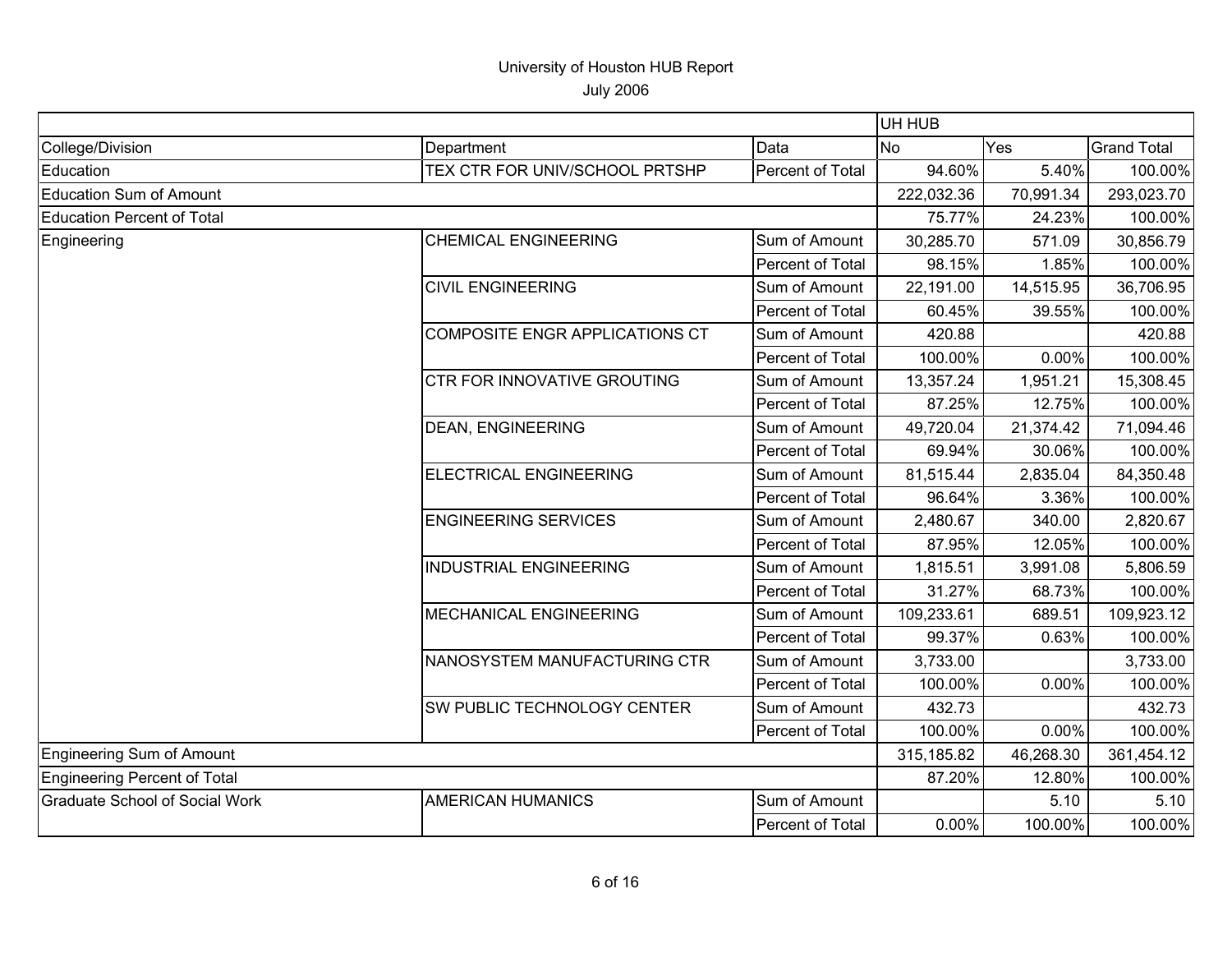|                                                  |                                |                  | UH HUB     |           |                    |
|--------------------------------------------------|--------------------------------|------------------|------------|-----------|--------------------|
| College/Division                                 | Department                     | Data             | <b>No</b>  | Yes       | <b>Grand Total</b> |
| <b>Graduate School of Social Work</b>            | CENTER FOR ORG RESEARCH & EFFE | Sum of Amount    |            | 17.84     | 17.84              |
|                                                  |                                | Percent of Total | 0.00%      | 100.00%   | 100.00%            |
|                                                  | DEAN, SOCIAL WORK              | Sum of Amount    | 3,437.56   | 1,343.33  | 4,780.89           |
|                                                  |                                | Percent of Total | 71.90%     | 28.10%    | 100.00%            |
|                                                  | <b>FIELD OFFICE</b>            | Sum of Amount    | 207.87     | 240.70    | 448.57             |
|                                                  |                                | Percent of Total | 46.34%     | 53.66%    | 100.00%            |
|                                                  | <b>ODSPR</b>                   | Sum of Amount    | 6,350.00   | 48.97     | 6,398.97           |
|                                                  |                                | Percent of Total | 99.23%     | 0.77%     | 100.00%            |
|                                                  | PHD PROGRAM                    | Sum of Amount    | 270.00     |           | 270.00             |
|                                                  |                                | Percent of Total | 100.00%    | 0.00%     | 100.00%            |
|                                                  | SOC WRK ACADEMY FOR RSRCH/PRAC | Sum of Amount    | 7,164.45   | 3,024.76  | 10,189.21          |
|                                                  |                                | Percent of Total | 70.31%     | 29.69%    | 100.00%            |
| Graduate School of Social Work Sum of Amount     |                                |                  | 17,429.88  | 4,680.70  | 22,110.58          |
| Graduate School of Social Work Percent of Total  |                                |                  | 78.83%     | 21.17%    | 100.00%            |
| <b>Honors College</b>                            | <b>DEAN, HONORS COLLEGE</b>    | Sum of Amount    | 2,677.00   | 206.75    | 2,883.75           |
|                                                  |                                | Percent of Total | 92.83%     | 7.17%     | 100.00%            |
| Honors College Sum of Amount                     |                                |                  | 2,677.00   | 206.75    | 2,883.75           |
| Honors College Percent of Total                  |                                |                  | 92.83%     | 7.17%     | 100.00%            |
| Hotel and Restaurant Management                  | DEAN, HOTEL & RESTAURANT MANAG | Sum of Amount    | 3,799.01   |           | 3,799.01           |
|                                                  |                                | Percent of Total | 100.00%    | 0.00%     | 100.00%            |
|                                                  | HOTEL AND RESTAURANT MANAGEMEN | Sum of Amount    | 196,871.87 | 5,195.20  | 202,067.07         |
|                                                  |                                | Percent of Total | 97.43%     | 2.57%     | 100.00%            |
| Hotel and Restaurant Management Sum of Amount    |                                |                  | 200,670.88 | 5,195.20  | 205,866.08         |
| Hotel and Restaurant Management Percent of Total |                                |                  | 97.48%     | 2.52%     | 100.00%            |
| Law Center                                       | DEAN, LAW                      | Sum of Amount    | 112,579.75 | 78,040.83 | 190,620.58         |
|                                                  |                                | Percent of Total | 59.06%     | 40.94%    | 100.00%            |
|                                                  | LAW INFORMATION TECHNOLOGY     | Sum of Amount    | 0.00       | 7,494.58  | 7,494.58           |
|                                                  |                                | Percent of Total | 0.00%      | 100.00%   | 100.00%            |
|                                                  | <b>LAW LIBRARY</b>             | Sum of Amount    | 45,589.19  | 455.00    | 46,044.19          |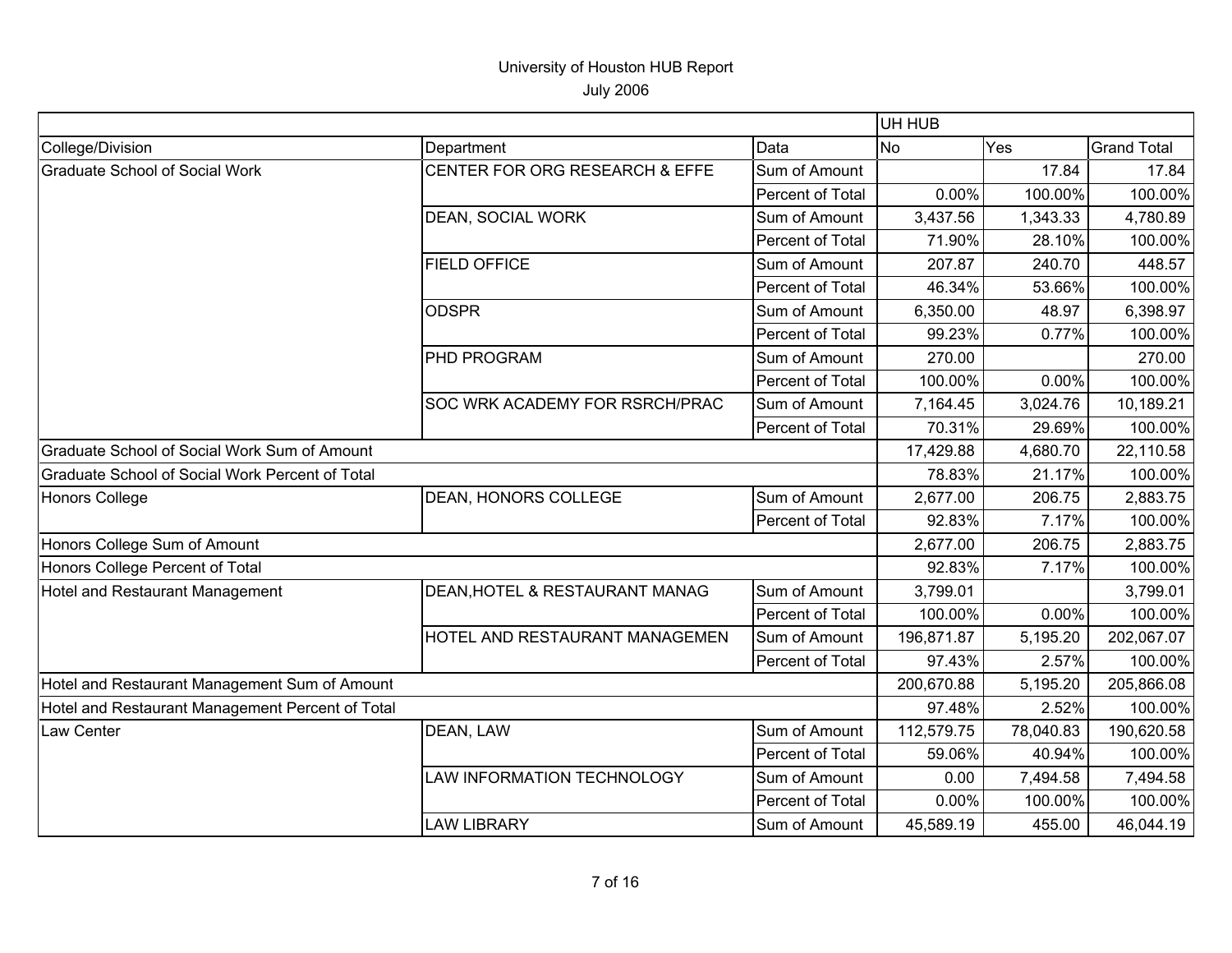|                                         |                                 |                  | UH HUB     |           |                    |
|-----------------------------------------|---------------------------------|------------------|------------|-----------|--------------------|
| College/Division                        | Department                      | Data             | <b>No</b>  | Yes       | <b>Grand Total</b> |
| Law Center                              | <b>LAW LIBRARY</b>              | Percent of Total | 99.01%     | 0.99%     | 100.00%            |
| Law Center Sum of Amount                |                                 |                  | 158,168.94 | 85,990.41 | 244,159.35         |
| Law Center Percent of Total             |                                 |                  | 64.78%     | 35.22%    | 100.00%            |
| <b>Liberal Arts and Social Sciences</b> | <b>AEROSPACE STUDIES</b>        | Sum of Amount    | 1,820.57   | 149.84    | 1,970.41           |
|                                         |                                 | Percent of Total | 92.40%     | 7.60%     | 100.00%            |
|                                         | AFRICAN-AMERICAN STUDIES        | Sum of Amount    | 2,564.08   | 1,189.47  | 3,753.55           |
|                                         |                                 | Percent of Total | 68.31%     | 31.69%    | 100.00%            |
|                                         | <b>ANTHROPOLOGY</b>             | Sum of Amount    | 27.90      | 332.68    | 360.58             |
|                                         |                                 | Percent of Total | 7.74%      | 92.26%    | 100.00%            |
|                                         | <b>ART</b>                      | Sum of Amount    | 13,945.14  | 3,524.31  | 17,469.45          |
|                                         |                                 | Percent of Total | 79.83%     | 20.17%    | 100.00%            |
|                                         | <b>ARTE PUBLICO</b>             | Sum of Amount    | 28,423.07  | 135.46    | 28,558.53          |
|                                         |                                 | Percent of Total | 99.53%     | 0.47%     | 100.00%            |
|                                         | <b>BAND</b>                     | Sum of Amount    | 11,078.03  |           | 11,078.03          |
|                                         |                                 | Percent of Total | 100.00%    | 0.00%     | 100.00%            |
|                                         | <b>BLAFFER GALLERY</b>          | Sum of Amount    | 19,035.61  | 927.95    | 19,963.56          |
|                                         |                                 | Percent of Total | 95.35%     | 4.65%     | 100.00%            |
|                                         | CENTER FOR PUBLIC POLICY        | Sum of Amount    | 310.20     | 95.77     | 405.97             |
|                                         |                                 | Percent of Total | 76.41%     | 23.59%    | 100.00%            |
|                                         | <b>COMMUNICATION</b>            | Sum of Amount    | 15,941.20  |           | 15,941.20          |
|                                         |                                 | Percent of Total | 100.00%    | 0.00%     | 100.00%            |
|                                         | <b>COMMUNICATIONS DISORDERS</b> | Sum of Amount    | 7,084.82   |           | 7,084.82           |
|                                         |                                 | Percent of Total | 100.00%    | 0.00%     | 100.00%            |
|                                         | DEAN, LIBERAL ARTS & SOC SCI    | Sum of Amount    | 35,274.97  | 15,581.29 | 50,856.26          |
|                                         |                                 | Percent of Total | 69.36%     | 30.64%    | 100.00%            |
|                                         | <b>ECONOMICS</b>                | Sum of Amount    | 33,370.43  | 21,906.44 | 55,276.87          |
|                                         |                                 | Percent of Total | 60.37%     | 39.63%    | 100.00%            |
|                                         | <b>ENGLISH</b>                  | Sum of Amount    | 7,092.67   | 15,597.08 | 22,689.75          |
|                                         |                                 | Percent of Total | 31.26%     | 68.74%    | 100.00%            |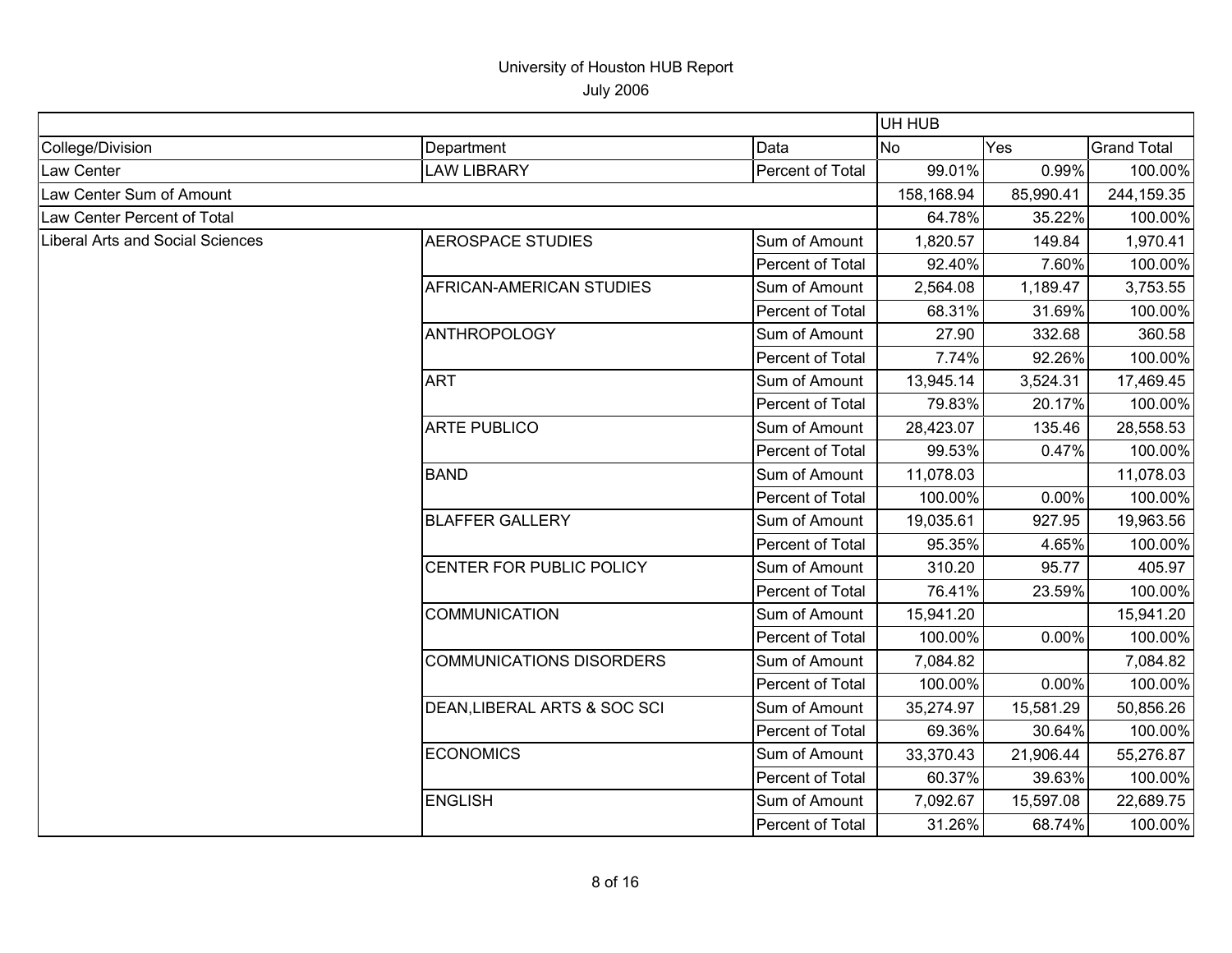|                                                   |                                 |                  | UH HUB     |           |                    |
|---------------------------------------------------|---------------------------------|------------------|------------|-----------|--------------------|
| College/Division                                  | Department                      | Data             | <b>No</b>  | Yes       | <b>Grand Total</b> |
| Liberal Arts and Social Sciences                  | <b>HISTORY</b>                  | Sum of Amount    | 11,822.85  | 353.54    | 12,176.39          |
|                                                   |                                 | Percent of Total | 97.10%     | 2.90%     | 100.00%            |
|                                                   | <b>MEXICAN-AMERICAN STUDIES</b> | Sum of Amount    | 6,119.22   | 740.00    | 6,859.22           |
|                                                   |                                 | Percent of Total | 89.21%     | 10.79%    | 100.00%            |
|                                                   | <b>MILITARY SCIENCE</b>         | Sum of Amount    |            | 96.22     | 96.22              |
|                                                   |                                 | Percent of Total | 0.00%      | 100.00%   | 100.00%            |
|                                                   | MODERN AND CLASSICAL LANGUAGES  | Sum of Amount    | 1,745.66   |           | 1,745.66           |
|                                                   |                                 | Percent of Total | 100.00%    | 0.00%     | 100.00%            |
|                                                   | <b>MUSIC</b>                    | Sum of Amount    | 30,263.83  | 704.85    | 30,968.68          |
|                                                   |                                 | Percent of Total | 97.72%     | 2.28%     | 100.00%            |
|                                                   | PHILOSOPHY                      | Sum of Amount    | 92.24      | 3,326.64  | 3,418.88           |
|                                                   |                                 | Percent of Total | 2.70%      | 97.30%    | 100.00%            |
|                                                   | POLITICAL SCIENCE               | Sum of Amount    | 11,944.45  | 1,957.90  | 13,902.35          |
|                                                   |                                 | Percent of Total | 85.92%     | 14.08%    | 100.00%            |
|                                                   | <b>PSYCHOLOGY</b>               | Sum of Amount    | 48,476.06  | 305.48    | 48,781.54          |
|                                                   |                                 | Percent of Total | 99.37%     | 0.63%     | 100.00%            |
|                                                   | <b>SOCIOLOGY</b>                | Sum of Amount    | 1,659.00   | 1,084.65  | 2,743.65           |
|                                                   |                                 | Percent of Total | 60.47%     | 39.53%    | 100.00%            |
|                                                   | <b>THEATRE</b>                  | Sum of Amount    | 28,760.79  | 19,015.88 | 47,776.67          |
|                                                   |                                 | Percent of Total | 60.20%     | 39.80%    | 100.00%            |
|                                                   | <b>WOMEN'S STUDIES PROGRAM</b>  | Sum of Amount    | 601.14     | 45.69     | 646.83             |
|                                                   |                                 | Percent of Total | 92.94%     | 7.06%     | 100.00%            |
|                                                   | <b>WRITING CENTER</b>           | Sum of Amount    | 2,912.37   |           | 2,912.37           |
|                                                   |                                 | Percent of Total | 100.00%    | 0.00%     | 100.00%            |
| Liberal Arts and Social Sciences Sum of Amount    |                                 |                  | 320,366.30 | 87,071.14 | 407,437.44         |
| Liberal Arts and Social Sciences Percent of Total |                                 |                  | 78.63%     | 21.37%    | 100.00%            |
| Library                                           | <b>UNIVERSITY LIBRARIES</b>     | Sum of Amount    | 207,005.60 | 9,766.63  | 216,772.23         |
|                                                   |                                 | Percent of Total | 95.49%     | 4.51%     | 100.00%            |
| Library Sum of Amount                             |                                 |                  | 207,005.60 | 9,766.63  | 216,772.23         |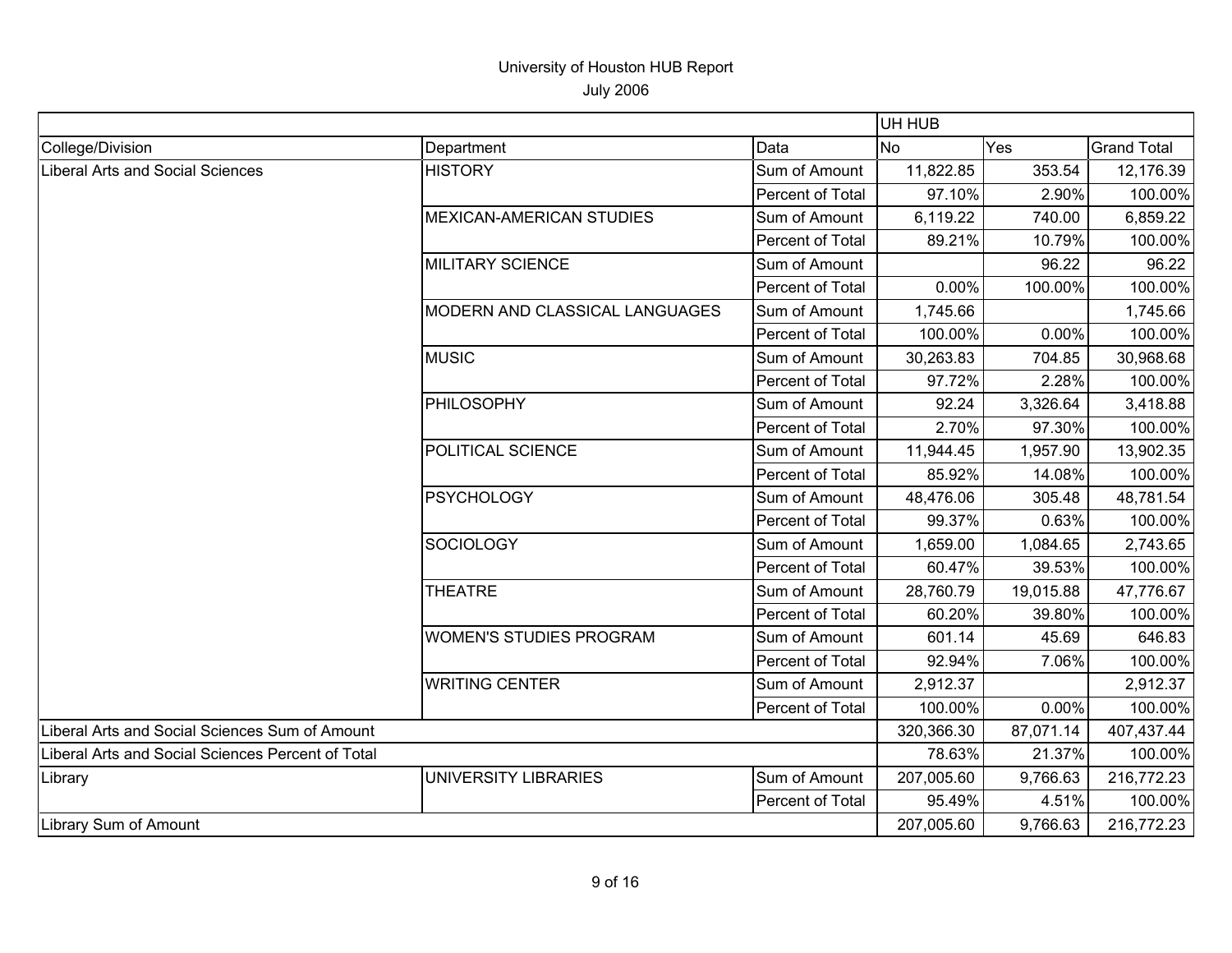|                                                  |                                          |                  | UH HUB     |           |                    |
|--------------------------------------------------|------------------------------------------|------------------|------------|-----------|--------------------|
| College/Division                                 | Department                               | Data             | <b>No</b>  | Yes       | <b>Grand Total</b> |
| <b>Library Percent of Total</b>                  |                                          | 95.49%           | 4.51%      | 100.00%   |                    |
| Natural Science and Mathematics                  | <b>BIOCHEM &amp; BIOPHYS SCIENCE-OLD</b> | Sum of Amount    | 387.50     |           | 387.50             |
|                                                  |                                          | Percent of Total | 100.00%    | 0.00%     | 100.00%            |
|                                                  | <b>BIOLOGY &amp; BIOCHEMISTRY</b>        | Sum of Amount    | 69,619.86  | 5,775.26  | 75,395.12          |
|                                                  |                                          | Percent of Total | 92.34%     | 7.66%     | 100.00%            |
|                                                  | <b>CHEMISTRY</b>                         | Sum of Amount    | 43,685.55  | 6,021.77  | 49,707.32          |
|                                                  |                                          | Percent of Total | 87.89%     | 12.11%    | 100.00%            |
|                                                  | <b>COMPUTER SCIENCE</b>                  | Sum of Amount    | 15,092.33  | 8,540.79  | 23,633.12          |
|                                                  |                                          | Percent of Total | 63.86%     | 36.14%    | 100.00%            |
|                                                  | <b>DEAN, NATURAL SCIENCE &amp; MATHE</b> | Sum of Amount    | 3,408.95   | 1,289.00  | 4,697.95           |
|                                                  |                                          | Percent of Total | 72.56%     | 27.44%    | 100.00%            |
|                                                  | <b>GEOLOGY</b>                           | Sum of Amount    | 98,070.98  | 1,431.00  | 99,501.98          |
|                                                  |                                          | Percent of Total | 98.56%     | 1.44%     | 100.00%            |
|                                                  | <b>IMAQS</b>                             | Sum of Amount    | 66,747.57  | 37,129.15 | 103,876.72         |
|                                                  |                                          | Percent of Total | 64.26%     | 35.74%    | 100.00%            |
|                                                  | INSTITUTE FOR MOLECULAR DESIGN           | Sum of Amount    | 631.09     |           | 631.09             |
|                                                  |                                          | Percent of Total | 100.00%    | 0.00%     | 100.00%            |
|                                                  | <b>MATHEMATICS</b>                       | Sum of Amount    | 29,690.65  | 2,742.89  | 32,433.54          |
|                                                  |                                          | Percent of Total | 91.54%     | 8.46%     | 100.00%            |
|                                                  | PHYSICS                                  | Sum of Amount    | 22,935.53  | 1,942.69  | 24,878.22          |
|                                                  |                                          | Percent of Total | 92.19%     | 7.81%     | 100.00%            |
| Natural Science and Mathematics Sum of Amount    |                                          |                  | 350,270.01 | 64,872.55 | 415,142.56         |
| Natural Science and Mathematics Percent of Total |                                          |                  | 84.37%     | 15.63%    | 100.00%            |
| Optometry                                        | <b>DEAN, OPTOMETRY</b>                   | Sum of Amount    | 50,587.32  | 14,983.58 | 65,570.90          |
|                                                  |                                          | Percent of Total | 77.15%     | 22.85%    | 100.00%            |
|                                                  | OPT VISION SCIENCES                      | Sum of Amount    | 12,873.67  | 669.95    | 13,543.62          |
|                                                  |                                          | Percent of Total | 95.05%     | 4.95%     | 100.00%            |
|                                                  | <b>OPTOMETRY CLINIC</b>                  | Sum of Amount    | 20,138.24  | 1,520.30  | 21,658.54          |
|                                                  |                                          | Percent of Total | 92.98%     | 7.02%     | 100.00%            |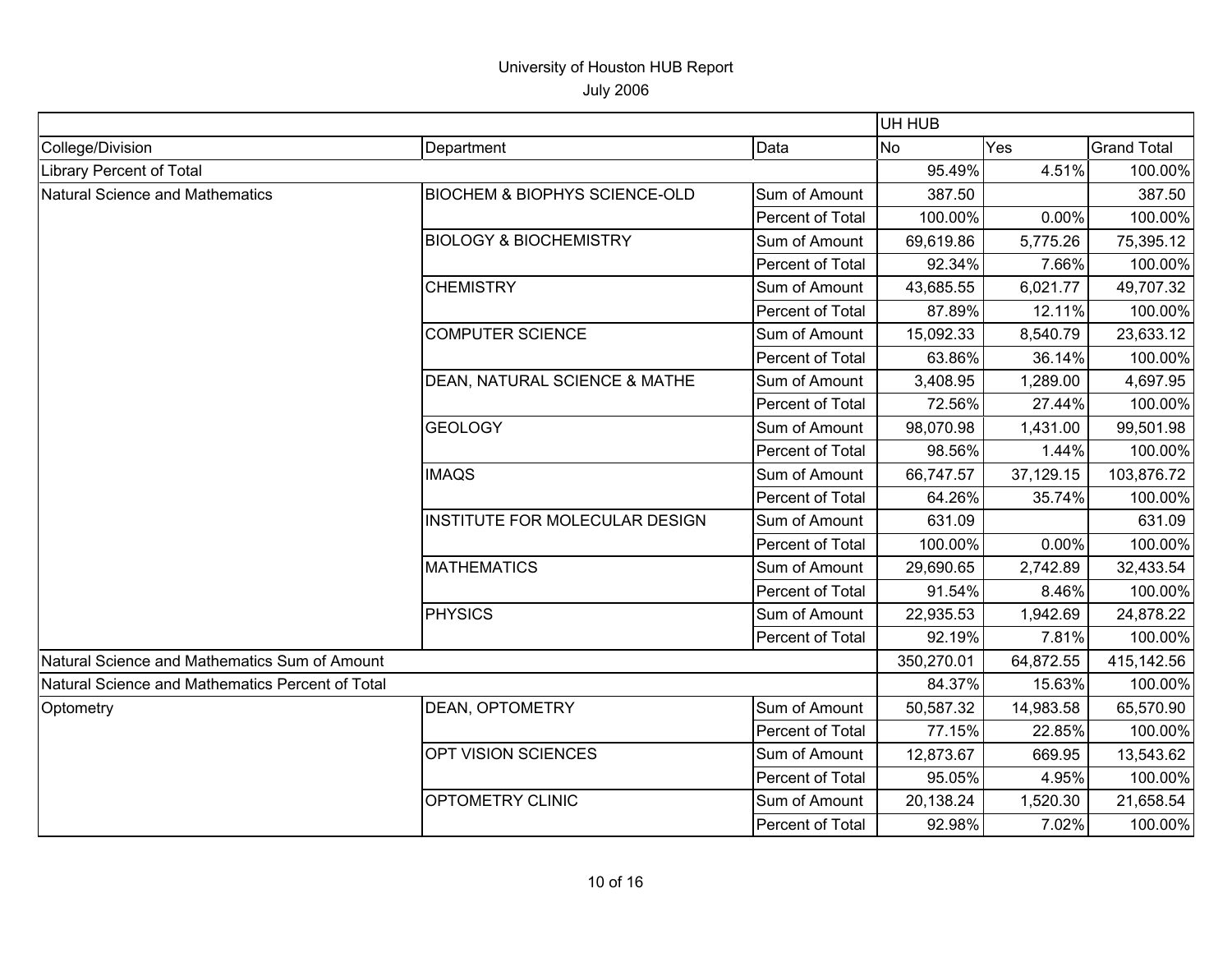July 2006

|                                                                                                                                                                                                                                                                                                                                                                                           |                                |                         | UH HUB     |           |                    |
|-------------------------------------------------------------------------------------------------------------------------------------------------------------------------------------------------------------------------------------------------------------------------------------------------------------------------------------------------------------------------------------------|--------------------------------|-------------------------|------------|-----------|--------------------|
| College/Division                                                                                                                                                                                                                                                                                                                                                                          | Department                     | Data                    | No.        | Yes       | <b>Grand Total</b> |
| Optometry Sum of Amount                                                                                                                                                                                                                                                                                                                                                                   |                                |                         | 83,599.23  | 17,173.83 | 100,773.06         |
| Optometry Percent of Total<br>Pharmacy<br><b>CLINICAL PHARMACY &amp; ADMINISTRA</b><br><b>DEAN, PHARMACY</b><br><b>INSTITUTE FOR DRUG EDUCATION</b><br>PHARMACOLOGICAL & PHARMACEUTIC<br>Pharmacy Sum of Amount<br>Pharmacy Percent of Total<br><b>AFFIRMATIVE ACTION</b><br>President<br><b>CONTRACTS ADMINISTRATION</b><br><b>INTERCOLLEGIATE ATHLETICS</b><br>OFFICE OF SPECIAL EVENTS |                                |                         | 82.96%     | 17.04%    | 100.00%            |
|                                                                                                                                                                                                                                                                                                                                                                                           |                                | Sum of Amount           | 93,950.76  | 7,385.31  | 101,336.07         |
|                                                                                                                                                                                                                                                                                                                                                                                           |                                | Percent of Total        | 92.71%     | 7.29%     | 100.00%            |
|                                                                                                                                                                                                                                                                                                                                                                                           |                                | Sum of Amount           | 57,318.90  | 3,185.27  | 60,504.17          |
|                                                                                                                                                                                                                                                                                                                                                                                           |                                | Percent of Total        | 94.74%     | 5.26%     | 100.00%            |
|                                                                                                                                                                                                                                                                                                                                                                                           |                                | Sum of Amount           | 999.70     |           | 999.70             |
|                                                                                                                                                                                                                                                                                                                                                                                           |                                | Percent of Total        | 100.00%    | 0.00%     | 100.00%            |
|                                                                                                                                                                                                                                                                                                                                                                                           |                                | Sum of Amount           | 29,096.69  | 2,671.19  | 31,767.88          |
|                                                                                                                                                                                                                                                                                                                                                                                           |                                | Percent of Total        | 91.59%     | 8.41%     | 100.00%            |
|                                                                                                                                                                                                                                                                                                                                                                                           |                                |                         | 181,366.05 | 13,241.77 | 194,607.82         |
|                                                                                                                                                                                                                                                                                                                                                                                           |                                |                         | 93.20%     | 6.80%     | 100.00%            |
|                                                                                                                                                                                                                                                                                                                                                                                           |                                | Sum of Amount           | 1,626.23   |           | 1,626.23           |
|                                                                                                                                                                                                                                                                                                                                                                                           |                                | Percent of Total        | 100.00%    | 0.00%     | 100.00%            |
|                                                                                                                                                                                                                                                                                                                                                                                           |                                | Sum of Amount           | 35.33      |           | 35.33              |
|                                                                                                                                                                                                                                                                                                                                                                                           |                                | Percent of Total        | 100.00%    | 0.00%     | 100.00%            |
|                                                                                                                                                                                                                                                                                                                                                                                           |                                | Sum of Amount           | 75,669.70  | 50,485.55 | 126, 155. 25       |
|                                                                                                                                                                                                                                                                                                                                                                                           |                                | Percent of Total        | 59.98%     | 40.02%    | 100.00%            |
|                                                                                                                                                                                                                                                                                                                                                                                           |                                | Sum of Amount           | 593.84     | 3,457.50  | 4,051.34           |
|                                                                                                                                                                                                                                                                                                                                                                                           |                                | Percent of Total        | 14.66%     | 85.34%    | 100.00%            |
|                                                                                                                                                                                                                                                                                                                                                                                           | <b>PRESIDENT</b>               | Sum of Amount           | 1,598.16   | 2,459.39  | 4,057.55           |
|                                                                                                                                                                                                                                                                                                                                                                                           |                                | Percent of Total        | 39.39%     | 60.61%    | 100.00%            |
|                                                                                                                                                                                                                                                                                                                                                                                           | <b>STAFF COUNCIL</b>           | Sum of Amount           | 68.47      |           | 68.47              |
|                                                                                                                                                                                                                                                                                                                                                                                           |                                | <b>Percent of Total</b> | 100.00%    | 0.00%     | 100.00%            |
| <b>President Sum of Amount</b>                                                                                                                                                                                                                                                                                                                                                            |                                |                         | 79,591.73  | 56,402.44 | 135,994.17         |
| <b>President Percent of Total</b>                                                                                                                                                                                                                                                                                                                                                         |                                |                         | 58.53%     | 41.47%    | 100.00%            |
| Research                                                                                                                                                                                                                                                                                                                                                                                  | ALLIED GEOPHYSICAL LABORATORIE | Sum of Amount           | 36.43      |           | 36.43              |
|                                                                                                                                                                                                                                                                                                                                                                                           |                                | Percent of Total        | 100.00%    | 0.00%     | 100.00%            |
|                                                                                                                                                                                                                                                                                                                                                                                           | <b>ANIMAL CARE OPERATIONS</b>  | Sum of Amount           | 18,223.41  | 3,281.05  | 21,504.46          |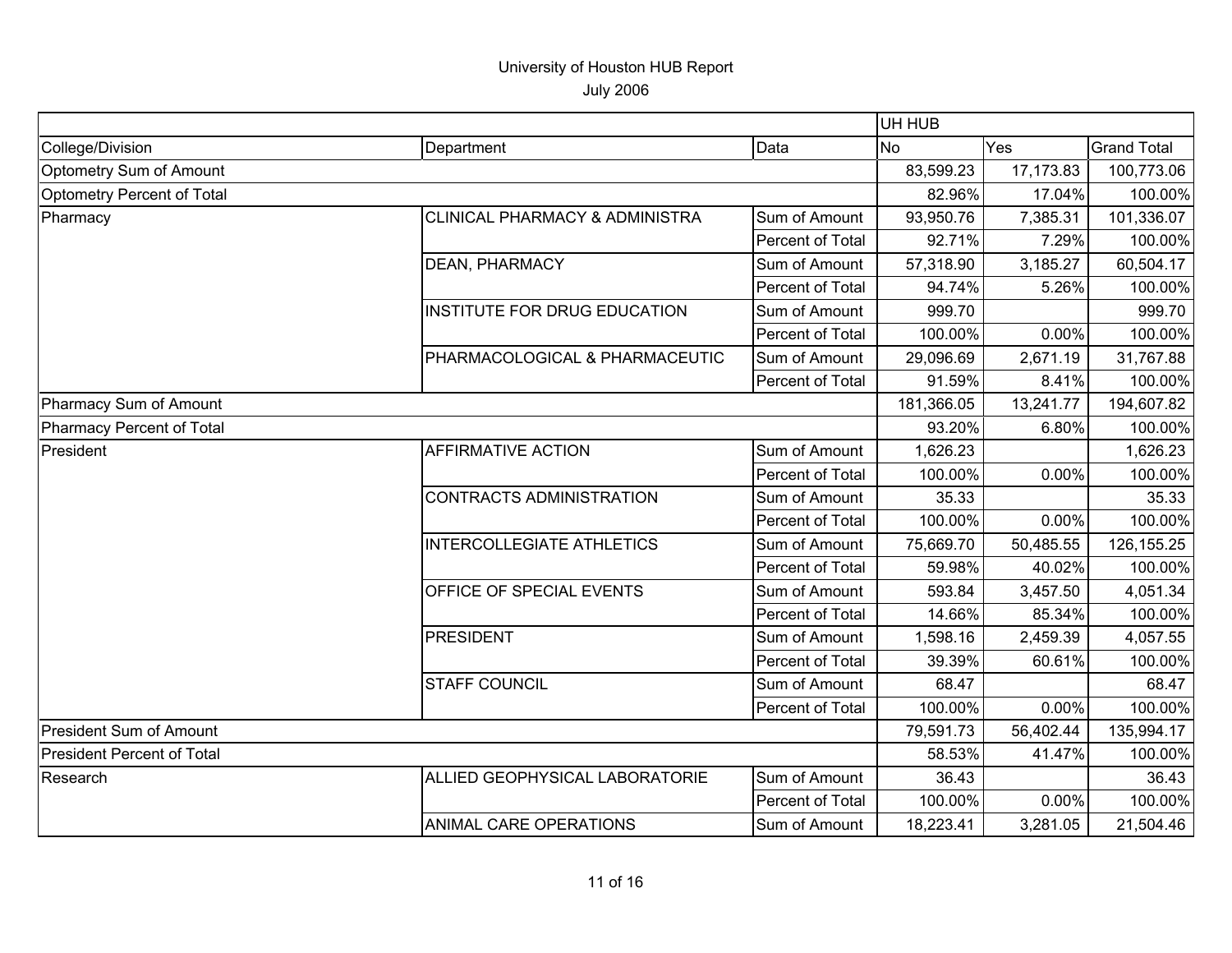|                  |                                    |                  | UH HUB    |          |                    |
|------------------|------------------------------------|------------------|-----------|----------|--------------------|
| College/Division | Department                         | Data             | <b>No</b> | Yes      | <b>Grand Total</b> |
| Research         | ANIMAL CARE OPERATIONS             | Percent of Total | 84.74%    | 15.26%   | 100.00%            |
|                  | CENTER FOR ADVANCED MATERIALS      | Sum of Amount    | 14,035.73 |          | 14,035.73          |
|                  |                                    | Percent of Total | 100.00%   | 0.00%    | 100.00%            |
|                  | ENVIRONMENTAL INSTIT-HOUSTON       | Sum of Amount    | 886.53    | 3,056.00 | 3,942.53           |
|                  |                                    | Percent of Total | 22.49%    | 77.51%   | 100.00%            |
|                  | <b>GRANTS AND CONTRACTS</b>        | Sum of Amount    | 753.34    | 360.18   | 1,113.52           |
|                  |                                    | Percent of Total | 67.65%    | 32.35%   | 100.00%            |
|                  | <b>HOUSTON COASTAL CENTER</b>      | Sum of Amount    | 139.85    |          | 139.85             |
|                  |                                    | Percent of Total | 100.00%   | 0.00%    | 100.00%            |
|                  | MAT. RES. SCI & ENGR. CTR          | Sum of Amount    | 792.75    |          | 792.75             |
|                  |                                    | Percent of Total | 100.00%   | 0.00%    | 100.00%            |
|                  | OFFICE OF TECHNOLOGY MANAGEMEN     | Sum of Amount    | 4,181.13  |          | 4,181.13           |
|                  |                                    | Percent of Total | 100.00%   | 0.00%    | 100.00%            |
|                  | <b>RESEARCH</b>                    | Sum of Amount    | 6,415.66  | 162.00   | 6,577.66           |
|                  |                                    | Percent of Total | 97.54%    | 2.46%    | 100.00%            |
|                  | <b>RESEARCH FINANCIAL SERVICES</b> | Sum of Amount    | 60.66     | 51.51    | 112.17             |
|                  |                                    | Percent of Total | 54.08%    | 45.92%   | 100.00%            |
|                  | <b>RESEARCH INFORMATION CENTER</b> | Sum of Amount    | 4,601.00  | 555.95   | 5,156.95           |
|                  |                                    | Percent of Total | 89.22%    | 10.78%   | 100.00%            |
|                  | RESEARCH POLICIES/COMP/COMMITT     | Sum of Amount    | 32.19     | 11.31    | 43.50              |
|                  |                                    | Percent of Total | 74.00%    | 26.00%   | 100.00%            |
|                  | <b>SPACE VACUUM EPITAXY CENTER</b> | Sum of Amount    | 4,547.78  | 174.66   | 4,722.44           |
|                  |                                    | Percent of Total | 96.30%    | 3.70%    | 100.00%            |
|                  | SUPER CONDUCT & ADV MATERIALS      | Sum of Amount    | 10,391.19 |          | 10,391.19          |
|                  |                                    | Percent of Total | 100.00%   | 0.00%    | 100.00%            |
|                  | <b>TCSUH</b>                       | Sum of Amount    | 86,535.68 | 5,011.74 | 91,547.42          |
|                  |                                    | Percent of Total | 94.53%    | 5.47%    | 100.00%            |
|                  | <b>TIMES</b>                       | Sum of Amount    | 25,754.39 | 9,126.62 | 34,881.01          |
|                  |                                    | Percent of Total | 73.83%    | 26.17%   | 100.00%            |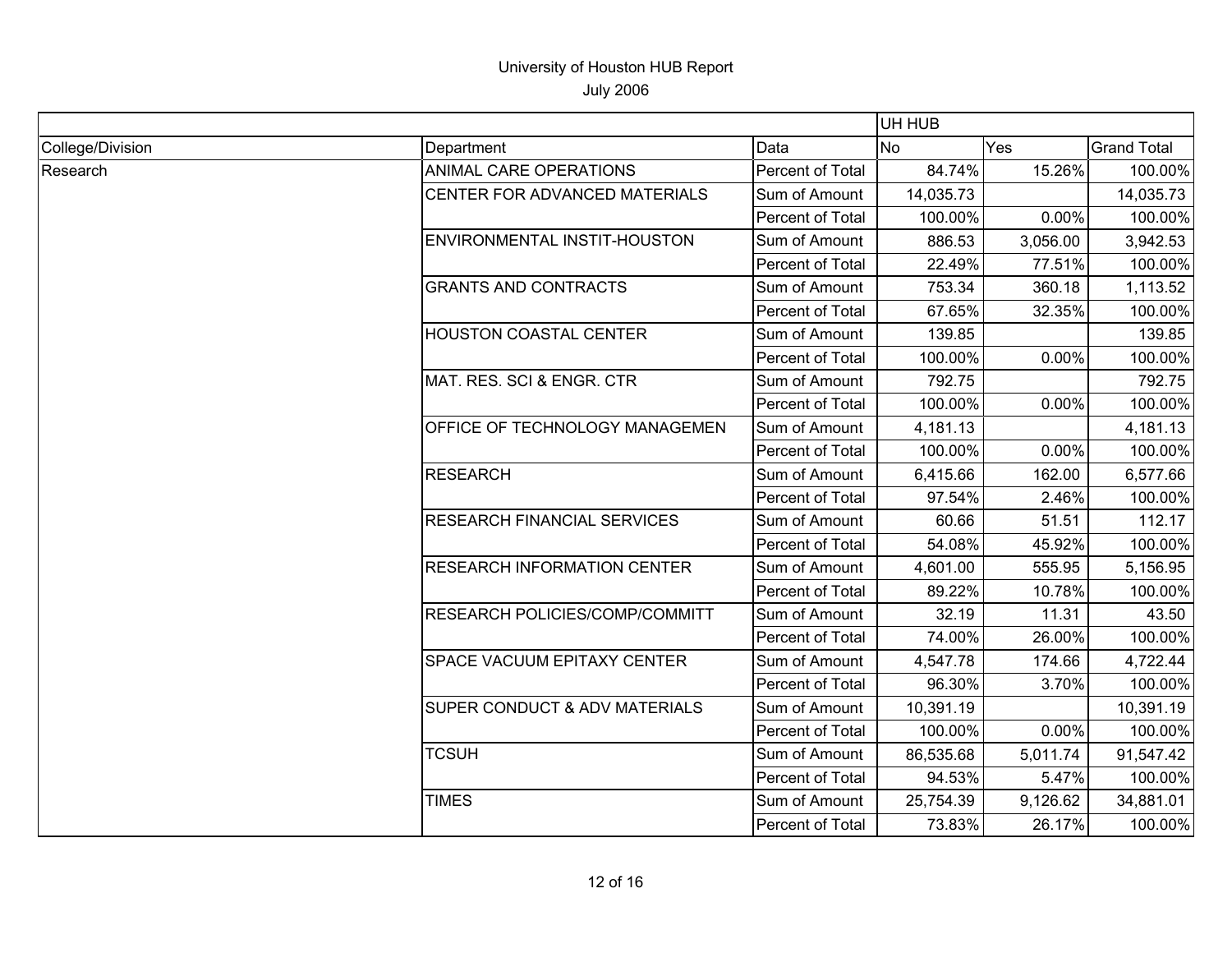|                               |                                       |                  | UH HUB     |           |                    |
|-------------------------------|---------------------------------------|------------------|------------|-----------|--------------------|
| College/Division              | Department                            | Data             | <b>No</b>  | Yes       | <b>Grand Total</b> |
| Research                      | TX LEARNING/COMPUTATIONAL CTR         | Sum of Amount    | 24,151.88  | 4,901.98  | 29,053.86          |
|                               |                                       | Percent of Total | 83.13%     | 16.87%    | 100.00%            |
| <b>Research Sum of Amount</b> |                                       |                  | 201,539.60 | 26,693.00 | 228,232.60         |
| Research Percent of Total     |                                       |                  | 88.30%     | 11.70%    | 100.00%            |
| <b>Student Affairs</b>        | <b>CAMPUS ACTIVITIES</b>              | Sum of Amount    | 18,781.87  | 1,583.44  | 20,365.31          |
|                               |                                       | Percent of Total | 92.22%     | 7.78%     | 100.00%            |
|                               | <b>CAMPUS RECREATION</b>              | Sum of Amount    | 25,345.60  | 2,908.45  | 28,254.05          |
|                               |                                       | Percent of Total | 89.71%     | 10.29%    | 100.00%            |
|                               | CENTER FOR STUDENTS W/DISABILI        | Sum of Amount    | 26,419.50  | 161.15    | 26,580.65          |
|                               |                                       | Percent of Total | 99.39%     | 0.61%     | 100.00%            |
|                               | <b>CHILD CARE CENTER</b>              | Sum of Amount    | 5,247.06   | 267.58    | 5,514.64           |
|                               |                                       | Percent of Total | 95.15%     | 4.85%     | 100.00%            |
|                               | <b>COUNSELING AND PSYCH SVCS</b>      | Sum of Amount    | 4,886.06   | 12,913.83 | 17,799.89          |
|                               |                                       | Percent of Total | 27.45%     | 72.55%    | 100.00%            |
|                               | <b>CULLEN PERFORMANCE HALL</b>        | Sum of Amount    | 8,454.24   |           | 8,454.24           |
|                               |                                       | Percent of Total | 100.00%    | 0.00%     | 100.00%            |
|                               | <b>DEAN OF STUDENTS</b>               | Sum of Amount    | 1,292.39   | 351.00    | 1,643.39           |
|                               |                                       | Percent of Total | 78.64%     | 21.36%    | 100.00%            |
|                               | INT'L STUDENT & SCHOLAR SERVIC        | Sum of Amount    | 647.73     |           | 647.73             |
|                               |                                       | Percent of Total | 100.00%    | 0.00%     | 100.00%            |
|                               | LEARNING AND ASSESSMENT SVCS          | Sum of Amount    | 58.53      | 1,463.44  | 1,521.97           |
|                               |                                       | Percent of Total | 3.85%      | 96.15%    | 100.00%            |
|                               | <b>LEARNING SUPPORT SERVICES</b>      | Sum of Amount    | 3,960.04   | 276.51    | 4,236.55           |
|                               |                                       | Percent of Total | 93.47%     | 6.53%     | 100.00%            |
|                               | <b>RELIGION CENTER</b>                | Sum of Amount    | 407.90     |           | 407.90             |
|                               |                                       | Percent of Total | 100.00%    | 0.00%     | 100.00%            |
|                               | <b>RESIDENTIAL LIFE &amp; HOUSING</b> | Sum of Amount    | 324,923.87 | 4,566.22  | 329,490.09         |
|                               |                                       | Percent of Total | 98.61%     | 1.39%     | 100.00%            |
|                               | <b>STUDENT AFFAIRS</b>                | Sum of Amount    | 1,822.89   | 1,486.25  | 3,309.14           |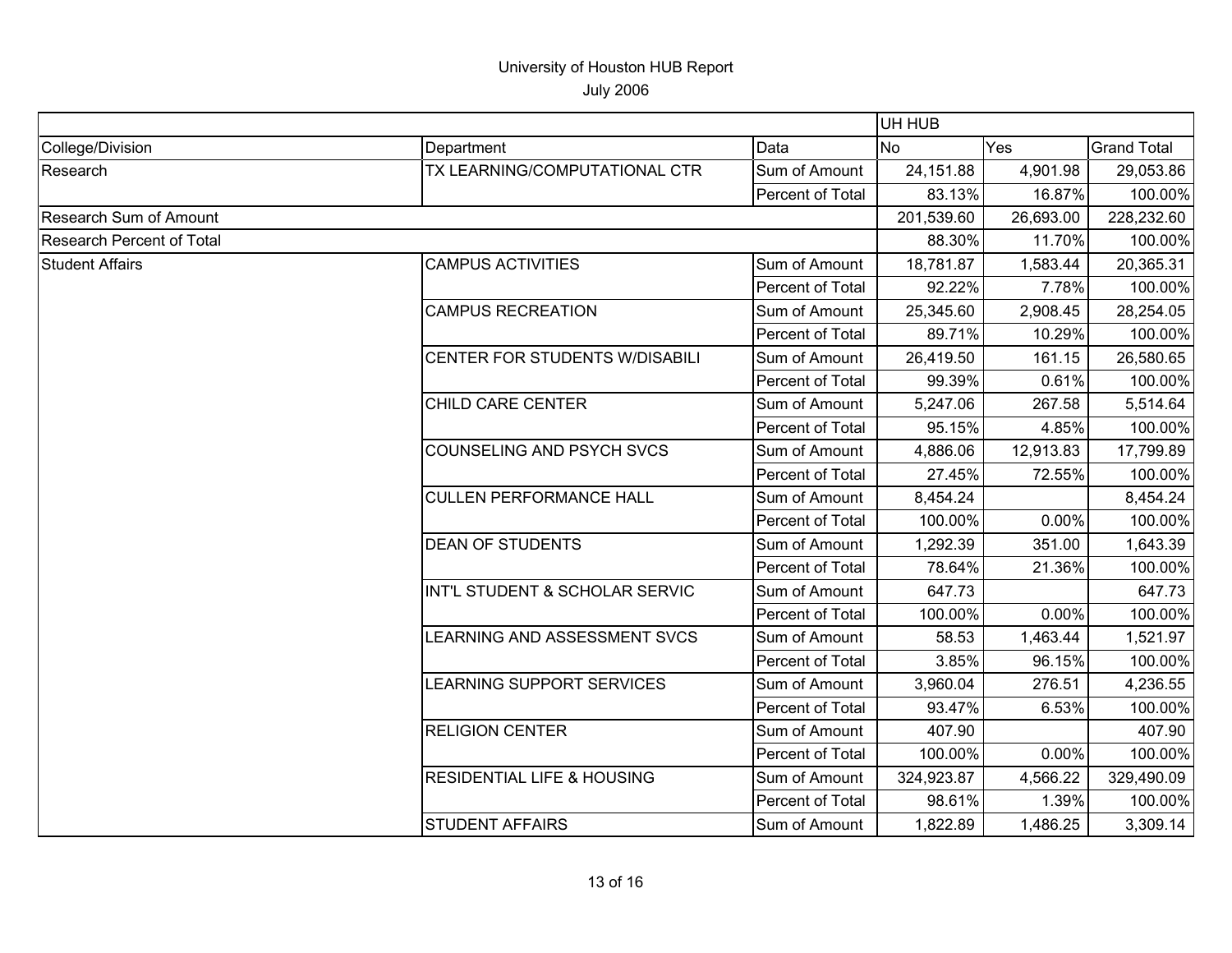|                                         |                                         |                  | UH HUB     |           |                    |
|-----------------------------------------|-----------------------------------------|------------------|------------|-----------|--------------------|
| College/Division                        | Department                              | Data             | <b>No</b>  | Yes       | <b>Grand Total</b> |
| <b>Student Affairs</b>                  | <b>STUDENT AFFAIRS</b>                  | Percent of Total | 55.09%     | 44.91%    | 100.00%            |
|                                         | <b>STUDENT HEALTH CENTER</b>            | Sum of Amount    | 14,808.50  |           | 14,808.50          |
|                                         |                                         | Percent of Total | 100.00%    | 0.00%     | 100.00%            |
|                                         | <b>STUDENT PHARMACY</b>                 | Sum of Amount    | 2,916.90   |           | 2,916.90           |
|                                         |                                         | Percent of Total | 100.00%    | 0.00%     | 100.00%            |
|                                         | <b>STUDENT PUBLICATIONS</b>             | Sum of Amount    | 2,993.96   |           | 2,993.96           |
|                                         |                                         | Percent of Total | 100.00%    | 0.00%     | 100.00%            |
|                                         | UNIVERSITY CAREER SERVICES              | Sum of Amount    | 1,046.97   |           | 1,046.97           |
|                                         |                                         | Percent of Total | 100.00%    | 0.00%     | 100.00%            |
|                                         | UNIVERSITY CENTER                       | Sum of Amount    | 27,594.20  | 11,308.81 | 38,903.01          |
|                                         |                                         | Percent of Total | 70.93%     | 29.07%    | 100.00%            |
|                                         | UNIVERSITY TESTING SERVICES             | Sum of Amount    | 7,362.00   |           | 7,362.00           |
|                                         |                                         | Percent of Total | 100.00%    | 0.00%     | 100.00%            |
|                                         | <b>URBAN EXPERIENCE VPSA</b>            | Sum of Amount    |            | 351.23    | 351.23             |
|                                         |                                         | Percent of Total | 0.00%      | 100.00%   | 100.00%            |
|                                         | <b>VETERAN SERVICES</b>                 | Sum of Amount    | 4,493.81   |           | 4,493.81           |
|                                         |                                         | Percent of Total | 100.00%    | 0.00%     | 100.00%            |
| Student Affairs Sum of Amount           |                                         |                  | 483,464.02 | 37,637.91 | 521,101.93         |
| <b>Student Affairs Percent of Total</b> |                                         |                  | 92.78%     | 7.22%     | 100.00%            |
| Technology                              | CENTER FOR TECHNOLOGY LITERACY          | Sum of Amount    | 2,000.00   |           | 2,000.00           |
|                                         |                                         | Percent of Total | 100.00%    | 0.00%     | 100.00%            |
|                                         | DEAN, TECHNOLOGY                        | Sum of Amount    | 52,242.30  | 27,795.81 | 80,038.11          |
|                                         |                                         | Percent of Total | 65.27%     | 34.73%    | 100.00%            |
|                                         | <b>ENGINEERING TECHNOLOGY</b>           | Sum of Amount    | 3,389.64   | 4,696.92  | 8,086.56           |
|                                         |                                         | Percent of Total | 41.92%     | 58.08%    | 100.00%            |
|                                         | HUMAN DEVELOP AND CONSUMER SCI          | Sum of Amount    | 437.53     | 7,138.00  | 7,575.53           |
|                                         |                                         | Percent of Total | 5.78%      | 94.22%    | 100.00%            |
|                                         | <b>INFORMATION &amp; LOGISTICS TECH</b> | Sum of Amount    | 7,335.49   | 61,720.56 | 69,056.05          |
|                                         |                                         | Percent of Total | 10.62%     | 89.38%    | 100.00%            |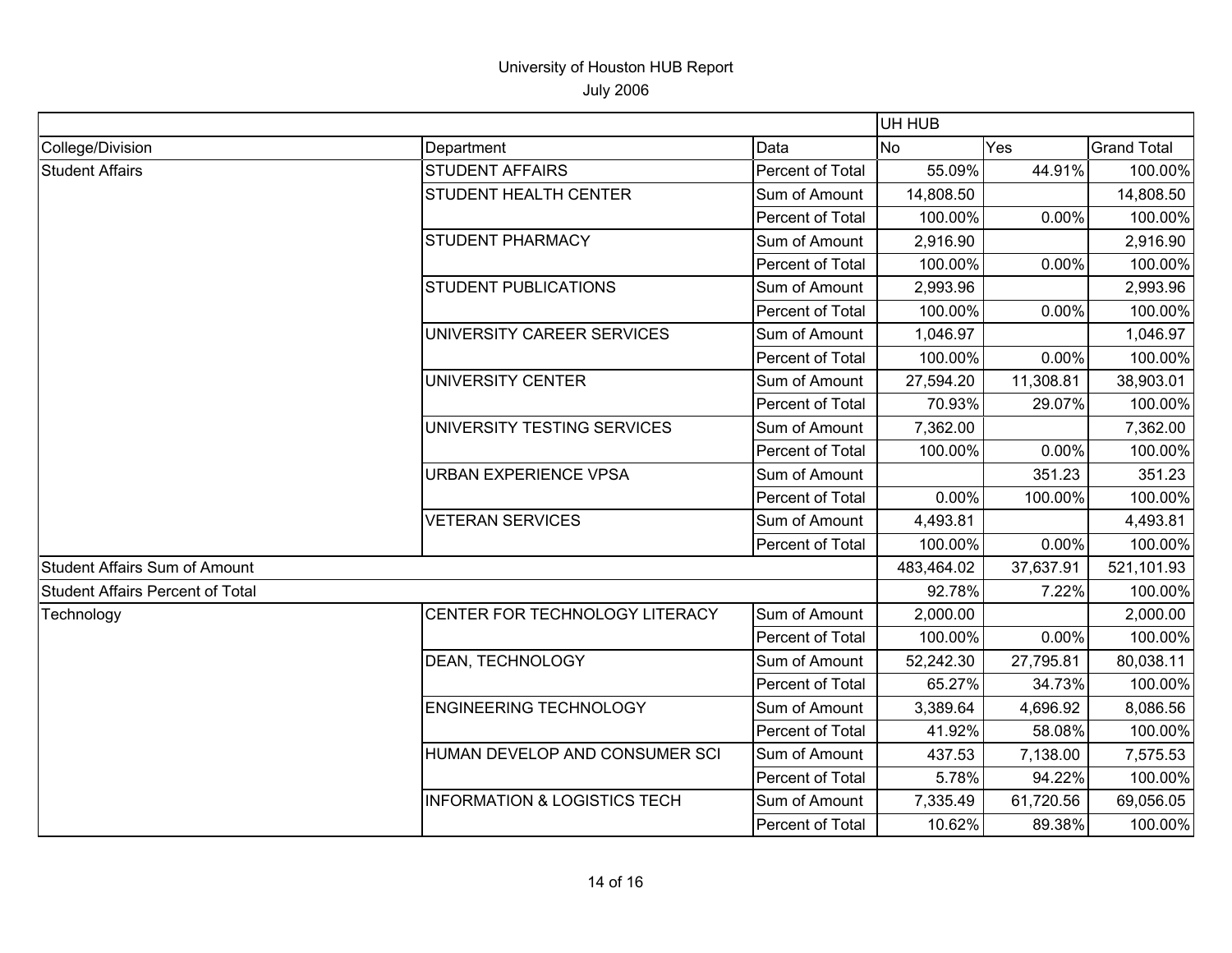|                                    |                                   |                  | UH HUB     |            |                    |  |
|------------------------------------|-----------------------------------|------------------|------------|------------|--------------------|--|
| College/Division                   | Department                        | Data             | <b>No</b>  | Yes        | <b>Grand Total</b> |  |
| Technology                         | <b>TMAC</b>                       | Sum of Amount    | 794.69     |            | 794.69             |  |
|                                    |                                   | Percent of Total | 100.00%    | 0.00%      | 100.00%            |  |
| Technology Sum of Amount           |                                   | 66,199.65        | 101,351.29 | 167,550.94 |                    |  |
| <b>Technology Percent of Total</b> |                                   |                  | 39.51%     | 60.49%     | 100.00%            |  |
| <b>University Advancement</b>      | ADVANCEMENT INFORMATION SVCS      | Sum of Amount    | 25.48      | 35,605.77  | 35,631.25          |  |
|                                    |                                   | Percent of Total | 0.07%      | 99.93%     | 100.00%            |  |
|                                    | <b>ANNUAL GIVING</b>              | Sum of Amount    | 89,035.14  | 18.87      | 89,054.01          |  |
|                                    |                                   | Percent of Total | 99.98%     | 0.02%      | 100.00%            |  |
|                                    | <b>CREATIVE SERVICES</b>          | Sum of Amount    | 74,068.32  | 1,960.64   | 76,028.96          |  |
|                                    |                                   | Percent of Total | 97.42%     | 2.58%      | 100.00%            |  |
|                                    | DEVELOPMENT                       | Sum of Amount    | 6,913.00   | 140.19     | 7,053.19           |  |
|                                    |                                   | Percent of Total | 98.01%     | 1.99%      | 100.00%            |  |
|                                    | <b>DEVELOPMENT RESEARCH</b>       | Sum of Amount    | 192.20     | 537.49     | 729.69             |  |
|                                    |                                   | Percent of Total | 26.34%     | 73.66%     | 100.00%            |  |
|                                    | <b>DONOR &amp; ALUMNI RECORDS</b> | Sum of Amount    | 577.94     | 338.15     | 916.09             |  |
|                                    |                                   | Percent of Total | 63.09%     | 36.91%     | 100.00%            |  |
|                                    | <b>EXTERNAL COMMUNICATIONS</b>    | Sum of Amount    | 2,128.75   | 60.52      | 2,189.27           |  |
|                                    |                                   | Percent of Total | 97.24%     | 2.76%      | 100.00%            |  |
|                                    | INTERNAL COMMUNICATIONS           | Sum of Amount    | 317.49     |            | 317.49             |  |
|                                    |                                   | Percent of Total | 100.00%    | 0.00%      | 100.00%            |  |
|                                    | MARKETING                         | Sum of Amount    | 1,299.79   |            | 1,299.79           |  |
|                                    |                                   | Percent of Total | 100.00%    | 0.00%      | 100.00%            |  |
|                                    | <b>PLANNED GIVING</b>             | Sum of Amount    | 3,499.17   | 251.20     | 3,750.37           |  |
|                                    |                                   | Percent of Total | 93.30%     | 6.70%      | 100.00%            |  |
|                                    | <b>PUBLIC AFFAIRS</b>             | Sum of Amount    | 44,381.47  | 76.75      | 44,458.22          |  |
|                                    |                                   | Percent of Total | 99.83%     | 0.17%      | 100.00%            |  |
|                                    | UNIVERSITY ADVANCEMENT            | Sum of Amount    | 1,265.83   |            | 1,265.83           |  |
|                                    |                                   | Percent of Total | 100.00%    | 0.00%      | 100.00%            |  |
|                                    | UNIVERSITY ADVANCEMENT SUPPORT    | Sum of Amount    | 441.42     |            | 441.42             |  |